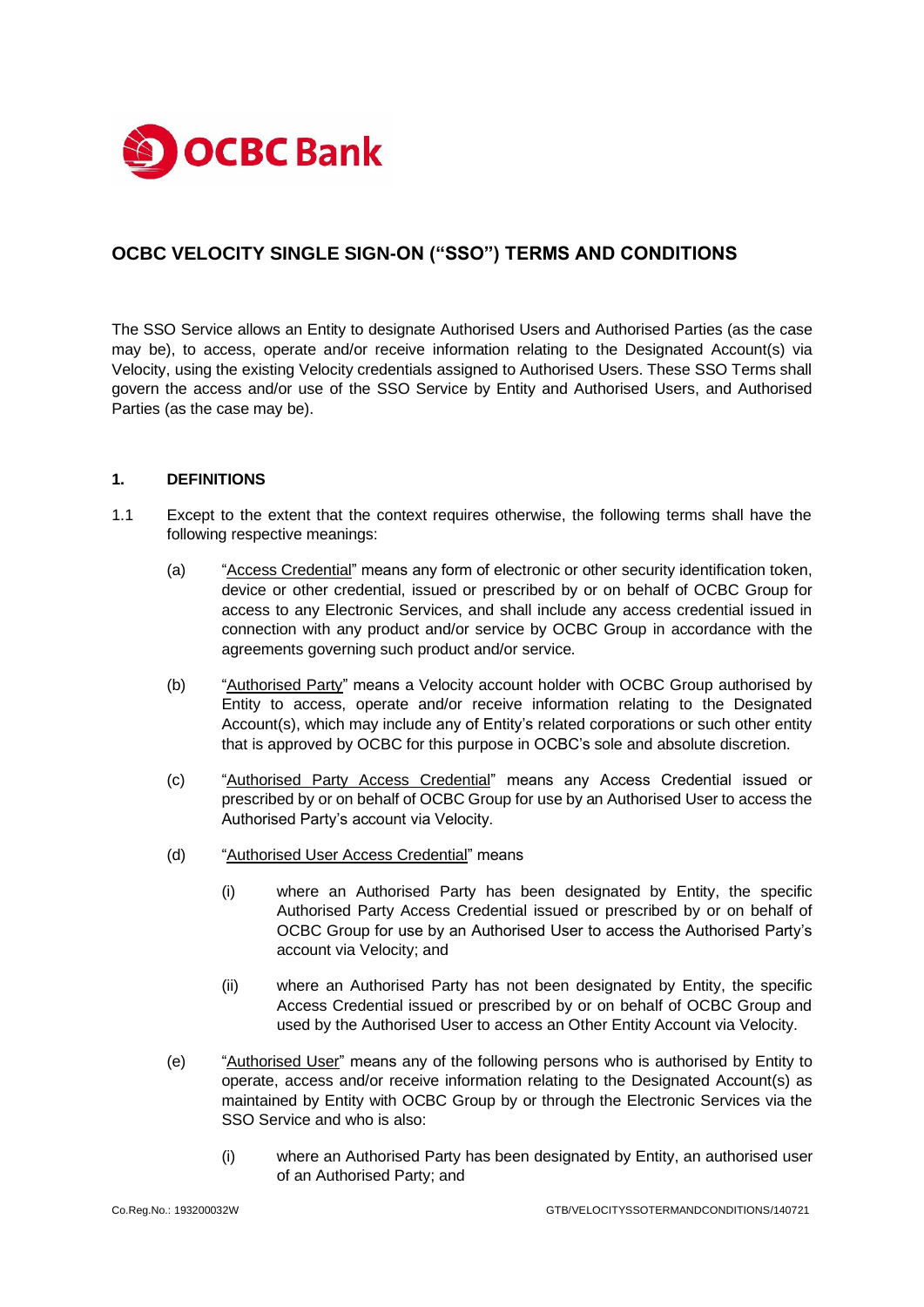- (ii) where an Authorised Party has not been designated by Entity, a user who has been authorised by Entity to access, operate and/or receive information relating to an Other Entity Account.
- (f) "Designated Account" means each account which Entity may have with OCBC Group whether alone or jointly with any other person(s) (including any savings account, current account, time deposits, structured deposits and any other type of account which may be offered by OCBC Group from time to time), and which Entity designates for and which OCBC allows for use with the SSO Service to enable Authorised Users, and Authorised Parties (as the case may be), to access, operate and/or receive information relating thereto.
- (g) "Electronic Service" means an electronic facility provided by OCBC Group including any card and any electronic computerised or telecommunication devices or modes of opening, accessing, operating and/or receiving information relating to any accounts in any country each individually or collectively and a reference to the aforesaid services severally and also the relevant services where the context requires.
- (h) "Entity" means an account holder with OCBC Group whether alone or jointly with any other person(s) and its successors and permitted assigns.
- (i) "OCBC" means the specific entity within OCBC Group with which a Designated Account has been opened.
- (j) "OCBC Group" means Oversea-Chinese Banking Corporation Limited and its related corporations, as well as their respective branches, representatives and/or agents and shall include their successors and assigns.
- (k) "Other Entity Account" means each account which Entity has with OCBC Group whether alone or jointly with any other person(s) (including any savings account, current account, time deposits, structured deposits and any other type of account which may be offered by OCBC Group from time to time), not being a Designated Account, and in respect of which an Authorised User has been issued, or prescribed by or on behalf of OCBC Group, Access Credentials to access such account via Velocity.
- (i) "SSO Application Form" means the application form prescribed by OCBC Group from time to time for Entity to apply for the SSO Service, which if approved by OCBC will facilitate Authorised Users, and Authorised Parties (as the case may be), to access, operate and/or receive information relating to the Designated Account(s) using the Authorised User Access Credentials.
- (l) "SSO Instruction" means all instructions given (whether in person, by telephone, facsimile, email or any other electronic means, including through the Electronic Services, or otherwise), to OCBC for or in connection with each Designated Account and any access and/or use of the SSO Service.
- (m) "SSO Service" means the services, products, features and/or functionalities offered by OCBC Group from time to time to Entity which enable Authorised Users, and Authorised Parties (as the case may be), to electronically access, operate and/or receive information relating to Designated Account(s) using the Authorised User Access Credentials.
- (n) "SSO Terms" means terms and conditions governing the use of the SSO Service as set forth herein, and as from time to time amended by OCBC Group.
- (o) "Velocity" means the Electronic Service offered to business banking customers of OCBC Group known as "Velocity" or "OCBC Velocity".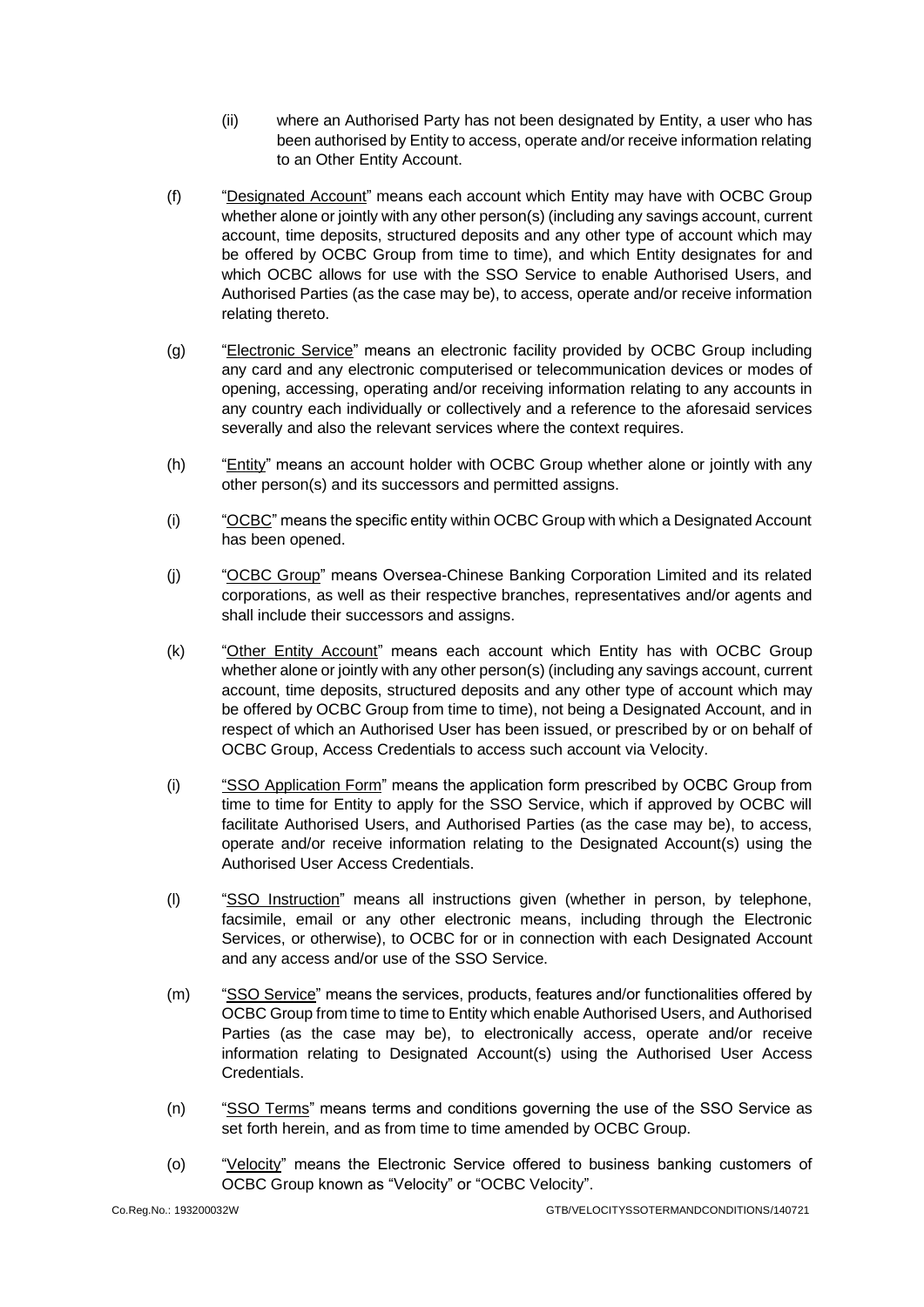#### **2. USE OF SSO SERVICE**

- 2.1 Subject to these SSO Terms, upon the approval by OCBC of Entity's application for the activation of the SSO Service, Entity authorises OCBC to permit Authorised Users, and Authorised Parties (as the case may be), to access, operate and/or receive information relating to each Designated Account using each Authorised User's Access Credentials. For the avoidance of doubt, OCBC shall have the right to approve, review and/or reject any application for the activation of the SSO Service in its sole and absolute discretion, and any decision by OCBC in connection therewith shall be final, binding and conclusive upon Entity.
- 2.2 Entity agrees and confirms that the extent to which any Authorised User may access, operate and/or receive information relating to each Designated Account, as well as the identity and authorisations in respect of any Authorised User, and/or any Authorised Party (as the case may be), at any given time, shall be as set forth in the most recent SSO Application Form completed and submitted by Entity to OCBC as at such time, as approved by OCBC and subject to any modifications as may be prescribed by OCBC.
- 2.3 Entity shall ensure that any and all information submitted to OCBC in connection with the SSO Service (including any SSO Application Form) is complete, up-to-date, accurate and true. Entity acknowledges and agrees that as a continuing condition of Entity's access and/or use of the SSO Service, in the event that any such information is or becomes inaccurate, misleading or incomplete, and/or there is any change in authorisations relating to any Authorised User, and/or Authorised Party (as the case may be), Entity shall promptly notify OCBC in writing and where required by OCBC, complete and submit a fresh SSO Application Form to OCBC.
- 2.4 Where an Authorised Party has been designated by Entity:
	- (a) Entity warrants and represents for the benefit of OCBC Group and undertakes to OCBC Group that Entity shall procure that each Authorised Party shall comply with and be bound by the terms and conditions governing the SSO Service (including without limitation these SSO Terms), available at https://www.ocbc.com.my/businessbanking/Forms.html and as may be amended by OCBC Group from time to time; and
	- (b) any provision in these SSO Terms that contains the words "as the case may be", insofar as it refers to an Authorised Party, Authorised Parties or Authorised Party Access Credentials, shall read with the necessary modifications as applying to such Authorised Party.
- 2.5 In the event that:
	- (a) an Authorised Party has been designated by Entity, each of Entity and Authorised Party jointly and severally undertake to OCBC Group to; or
	- (b) an Authorised Party has not been designated by Entity, Entity undertakes to OCBC Group to,

ensure and procure that each Authorised User agrees and undertakes at all times that:

- (i) his/her use of the SSO Service shall be subject to and complies with these SSO Terms;
- (ii) his/her use of the Access Credentials shall be subject to and complies with the prevailing terms governing the use of such Access Credentials; and
- (iii) the operation, access and/or receipt of information relating to each Designated Account shall be subject to and complies with specific terms and conditions applicable to Entity.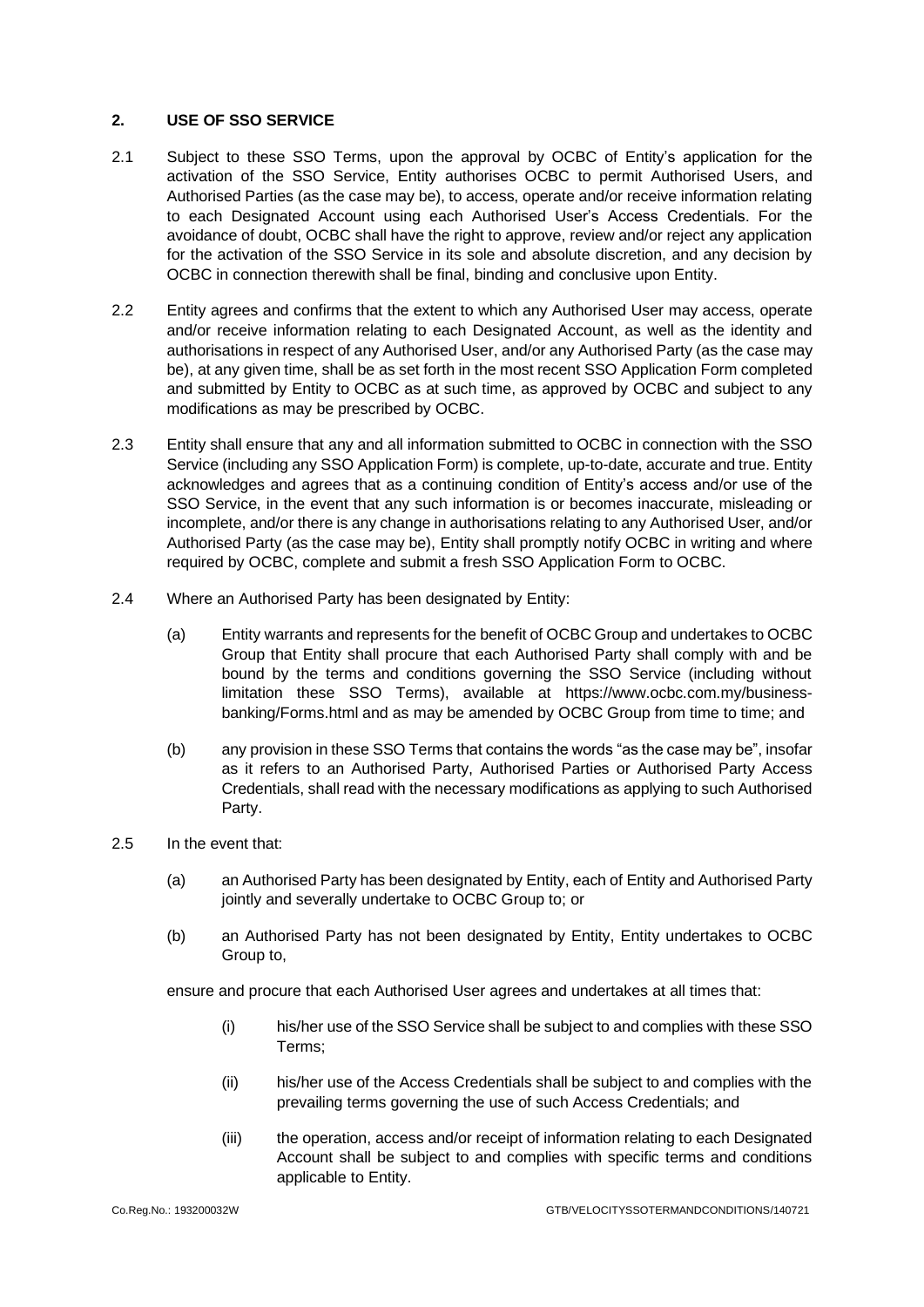- 2.6 Entity agrees to pay such fees for the SSO Service as OCBC Group may from time to time notify Entity of in writing, which OCBC may debit directly from the Designated Account(s).
- 2.7 Each of Entity and Authorised User, and Authorised Party (as the case may be), agrees and acknowledges that:
	- (a) any access and/or use of the SSO Service referable to, and/or any SSO Instruction identified by, the Authorised User's Access Credentials, and/or the Authorised Party's Access Credentials (as the case may be), shall be deemed to be Entity's access and/or use of the SSO Service, and/or SSO Instructions validly issued by such Authorised User, and/or Authorised Party (as the case may be);
	- (b) OCBC shall be entitled to (but not obliged to) rely upon and act in accordance with any SSO Instruction given to OCBC, without any further action on OCBC's part; and
	- (c) be entitled to treat any SSO Instruction received by it as fully authorised by, and binding and conclusive upon, Entity.
- 2.8 Without prejudice to the generality of the foregoing, Entity further agrees and acknowledges that:
	- (a) Entity shall be bound by all SSO Instructions and transactions effected by any Authorised User, and/or any Authorised Party (as the case may be), in connection with each Designated Account in the same manner as if effected by Entity;
	- (b) where an Authorised Party has been designated by Entity:
		- (i) Entity shall be solely responsible for informing itself of any changes by any Authorised Party in respect of access rights to such Authorised Party's account(s) with the OCBC Group granted to its Authorised Users; and
		- (ii) Entity shall promptly notify OCBC in writing of any change in respect of any Authorised Party's relationship with Entity, including without limitation if such Authorised Party ceases to be related to or an associate of Entity, or there is any change in shareholdings or control and/or management of Entity and/or such Authorised Party. Without prejudice to the generality of Clause [2.9,](#page-4-0) Entity further acknowledges and agrees that in connection with any such change (whether notified to OCBC or not), OCBC may suspend, terminate, restrict or block access to and/or use of the SSO Service by Entity, any Authorised User and/or any Authorised Party;
	- (c) pending any notification by Entity of any change in authorisations relating to any Authorised User, and/or where applicable, any change in authorisations relating to any Authorised Party or any Authorised Party's relationship with Entity, in accordance with these SSO Terms, and/or any approval of such notice by OCBC:
		- (i) unless expressly prohibited by mandatory laws, OCBC Group shall not be liable to Entity, any Authorised Party (as the case may be) and/or any Authorised User for any and all losses, liabilities, costs, expenses, damages, claims, actions or proceedings of any kind whatsoever (whether direct, indirect or consequential) in respect of any matter of whatever nature and howsoever arising (whether in contract, tort, negligence or otherwise) in connection with OCBC Group acting in accordance with any relevant existing mandate or SSO Instruction; and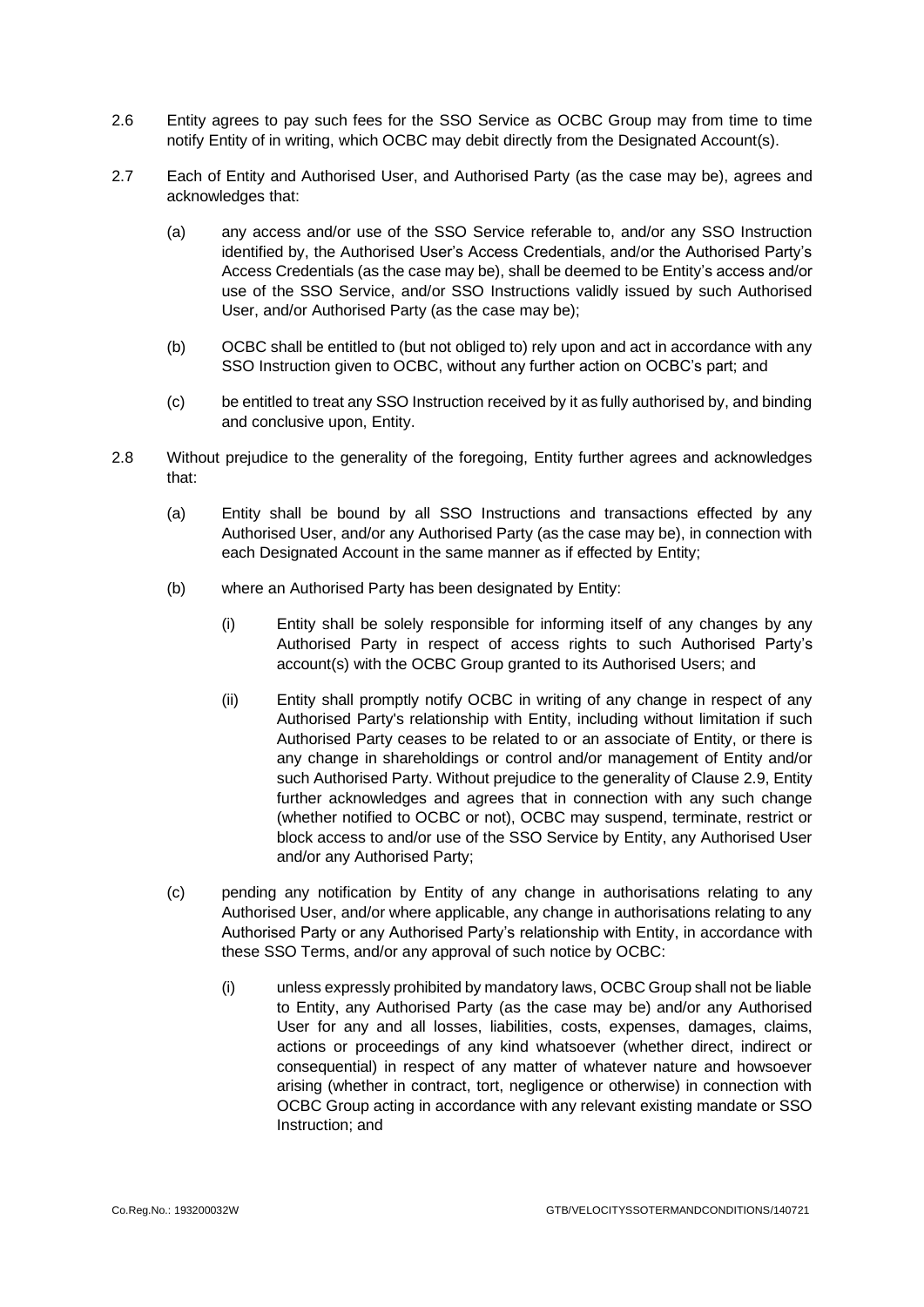- (ii) without prejudice to the generality of Clause [6,](#page-6-0) Entity shall indemnify the Indemnitees (as defined below) from and against all claims, demands, actions, suits, proceedings, orders, losses (direct or consequential), damages, costs and expenses (including without limitation all duties, taxes and other levies and legal fees on a full indemnity basis), and any and all other liabilities of whatsoever nature or description howsoever arising which any person may sustain or incur directly or indirectly in connection therewith;
- (d) termination of any Authorised User Access Credential, and/or any Authorised Party's account with OCBC Group and/or its access to Velocity (as the case may be), may result in one or more or all Authorised Users ceasing to have access to the Designated Account; and
- (e) OCBC Group has no obligation to inform Entity of any changes in respect of any Authorised User's or Authorised Party's (as the case may be), relationship with OCBC Group or their account standing or status or their ability to access Velocity.
- <span id="page-4-0"></span>2.9 Any member of OCBC Group may at any time and in its sole and absolute discretion for any reason whatsoever, upon written notice to Entity and without liability whatsoever:
	- (a) subject the provision of the SSO Service to such conditions as it sees fit, including without limitation requiring Entity and/or any Authorised Party (as the case may be), to subscribe to certain service packages; and/or
	- (b) suspend, terminate, restrict or block access to and/or use of the SSO Service by Entity, any Authorised User, and/or any Authorised Party (as the case may be).
- 2.10 For the avoidance of doubt, where an Authorised Party has been designated by Entity, each of Entity and Authorised Party further agrees and acknowledges that any Authorised Party ("**Relevant Entity**") may, in its own capacity, apply for the activation of the SSO Service to allow Entity and its authorised users ("**Entity Users**") to access, operate and/or receive information relating to such Relevant Entity's bank accounts with any member of OCBC Group, subject always to these SSO Terms and OCBC's approval of such application. Where such arrangement is approved by Entity, Relevant Entity and the relevant member of the OCBC Group:
	- (a) Entity agrees to comply with and be bound by these SSO Terms:
		- (i) as "Entity"; and
		- (ii) as "Authorised Party", insofar as Entity and Entity Users are allowed to access, operate and/or receive information relating to such Relevant Entity's bank accounts with any member of OCBC Group;
	- (b) Relevant Entity agrees to comply with and be bound by these SSO Terms:
		- (i) as "Authorised Party"; and
		- (ii) as "Entity", insofar as Entity and Entity Users are allowed to access, operate and/or receive information relating to such Relevant Entity's bank accounts with any member of OCBC Group; and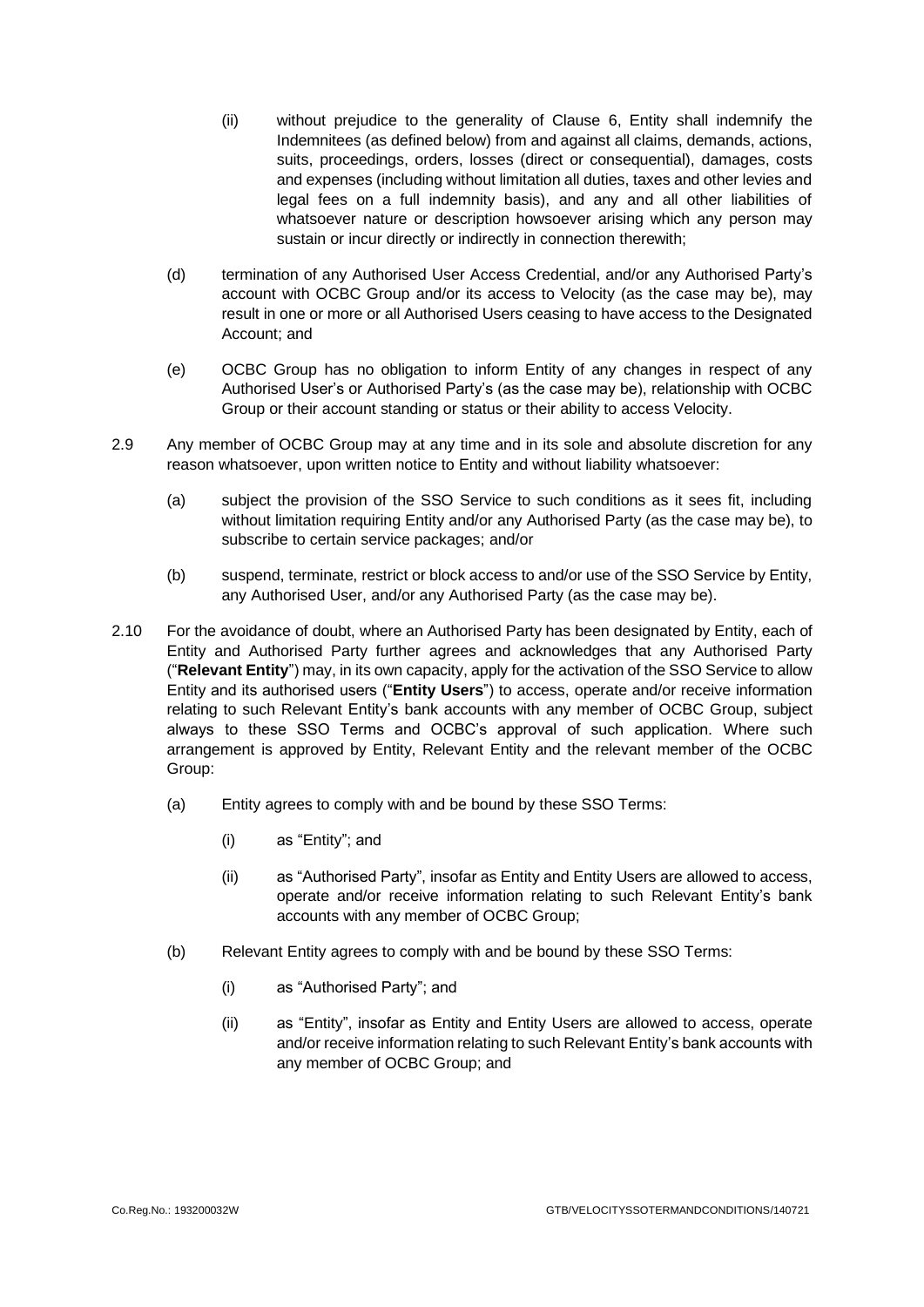(c) each of Entity and Relevant Entity acknowledges and agrees that for the avoidance of doubt, where the SSO Service is activated to permit the access, operation and/or receipt of information relating to the account(s) of both Entity and Relevant Entity, each of Entity and Relevant Entity agrees that its use of the SSO Service respectively shall be governed by separate agreements under these SSO Terms between Entity or Relevant Entity (as the case may be) and OCBC.

### **3. APPLICABILITY OF OTHER AGREEMENTS**

- 3.1 These SSO Terms shall not affect the terms of any other agreement that may apply to each of Entity and Authorised User relating to the use of Electronic Services (including relating to the use of any Access Credentials) in respect of any Other Entity Account and/or any Designated Account ("**Other Entity Agreements**"). The Other Entity Agreements shall remain in full force and effect. In the event of a conflict, these SSO Terms shall prevail insofar as they relate specifically to the SSO Service.
- 3.2 These SSO Terms shall not affect the terms of any agreement between OCBC Group and any Authorised Party relating to the use of Authorised Party Access Credentials ("**Authorised Party Agreements**"). The Authorised Party Agreements shall remain in full force and effect. In the event of a conflict, these SSO Terms shall prevail insofar as they relate specifically to the SSO Service.

# **4. DATA TRANSFER, SECRECY**

- <span id="page-5-0"></span>4.1 Entity acknowledges and accepts that in order to provide the SSO Service to Entity, various members of OCBC Group may need to access information about Entity, the Designated Account(s), or send such information to, various members of OCBC Group, any Authorised Party (as the case may be), any Authorised User, or service providers, including those that are located outside the jurisdiction where the Designated Account(s) is maintained.
- 4.2 In connection with the provision of the SSO Service to Entity, Entity agrees and consents to such disclosure and access (including cross-border disclosures and access) as described in Clause [4.1,](#page-5-0) and hereby further releases OCBC Group from any obligation it might otherwise have to observe banking secrecy and/or privacy laws of any jurisdiction. Without derogating from the generality of the foregoing, Entity authorises and consents to:
	- (a) OCBC Group and any Authorised User, and any Authorised Party (as the case may be), accessing information about it and the Designated Account(s), from inside and outside the country where the Designated Account(s) is maintained or serviced; and
	- (b) the members of OCBC Group to disclosing to each other and to such third parties as they deem necessary, such information regarding Entity and the Designated Account(s) as may be required from time to time to provide the SSO Service to Entity.
- 4.3 Each of Entity and Authorised User, and Authorised Party (as the case may be), agrees and acknowledges that the information available to it by virtue of the SSO Service can become subject to the laws in force in each country:
	- (a) where it is held, received or stored by OCBC Group, Entity, any Authorised Party (as the case may be) or any Authorised User;
	- (b) from where it is accessed by OCBC Group, Entity, any Authorised Party (as the case may be) or any Authorised User; and/or
	- (c) through which it passes.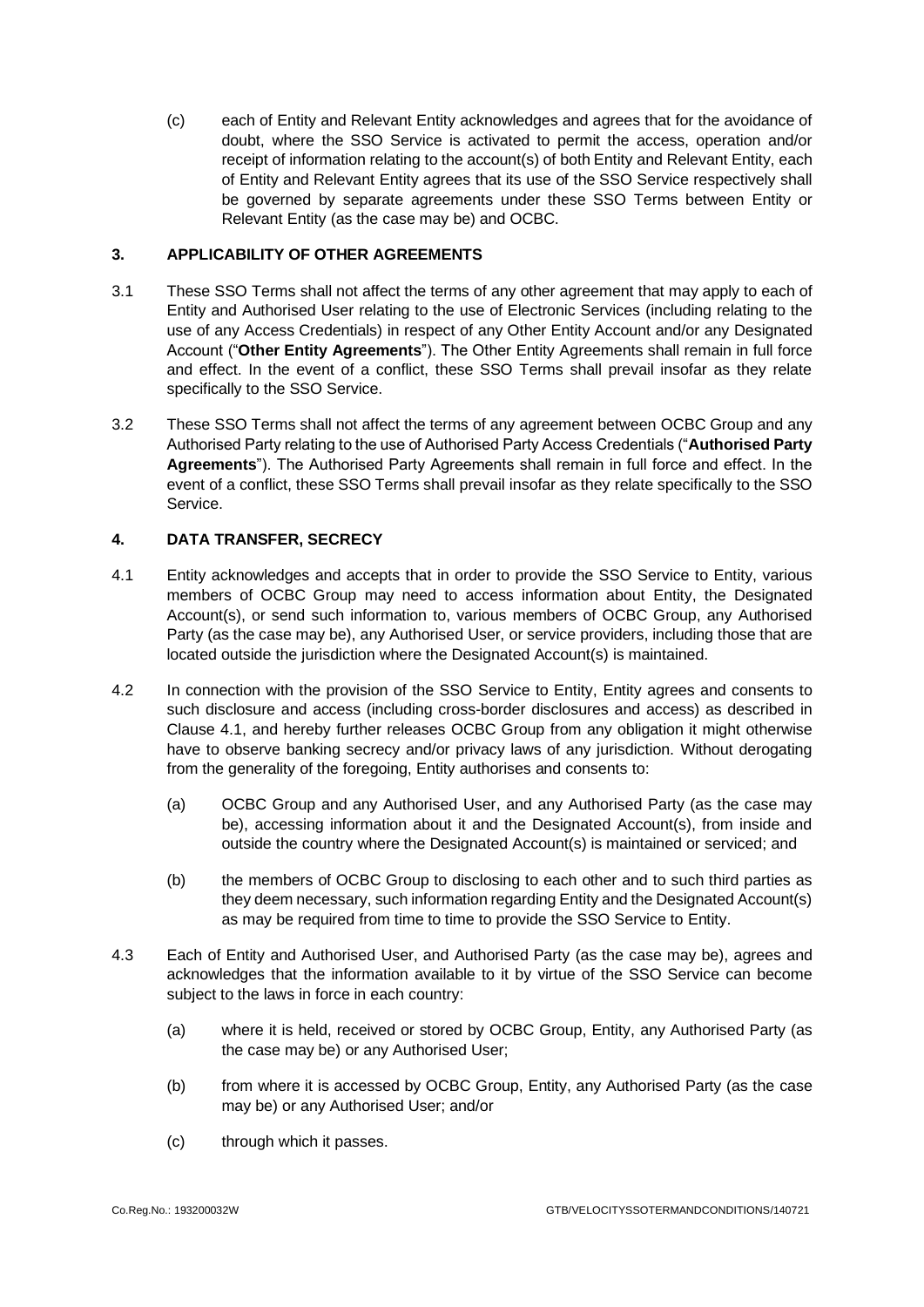- 4.4 Each of Entity and Authorised User, and Authorised Party (as the case may be), agrees and acknowledges that the information available to it by virtue of the SSO Service can become subject to disclosure pursuant to the laws of those countries and accept the consequences that may result from such disclosure.
- 4.5 As the Designated Account(s) may include information about more than various individuals and about Entity's business relations with OCBC Group, Entity agrees that statements released to comply with legal process may contain information regarding Entity's relationship with these individuals and with OCBC Group.

### **5. NO WARRANTY, LIMITATION OF LIABILITY**

- 5.1 The SSO Service is provided "As is" and "As available". No warranty of any kind, implied, express or statutory, including but not limited to the warranties of non-infringement of third party rights, title, satisfactory quality, accuracy, adequacy, completeness, timeliness, merchantability, currency, reliability, performance, security, fitness for a particular purpose, continued availability, or inter-operability with other systems or services, is given in conjunction with the SSO Service.
- 5.2 Each of Entity and Authorised User, and Authorised Party (as the case may be), acknowledges and agrees that unless expressly prohibited by mandatory laws, OCBC Group shall not be liable to Entity, any Authorised Party (as the case may be) and/or any Authorised User for any and all losses, liabilities, costs, expenses, damages, claims, actions or proceedings of any kind whatsoever (whether direct, indirect or consequential) in respect of any matter of whatever nature and howsoever arising (whether in contract, tort, negligence or otherwise) in connection with:
	- (a) any breach by Entity, any Authorised Party (as the case may be) and/or any Authorised User of its obligations, representations, warranties and/or undertakings under these SSO Terms or any other agreements with OCBC Group;
	- (b) any use or inability to use the SSO Service;
	- (c) any malfunctions, errors, defects or other non-functionality of the SSO Service;
	- (d) any unauthorised access and/or use of the SSO Service;
	- (e) any reliance on or any action taken by OCBC as a result of it acting upon any SSO Instruction; and/or
	- (f) any other matter relating to the SSO Service, including without limitation the discontinuation of the SSO Service (or any part thereof).

# <span id="page-6-0"></span>**6. INDEMNITY**

Each of Entity and Authorised User, and Authorised Party (as the case may be), shall jointly and severally indemnify OCBC Group, its officers, employees, nominees and agents (collectively, the "**Indemnitees**") promptly on a full indemnity basis from and against all claims, demands, actions, suits, proceedings, orders, losses (direct or consequential), damages, costs and expenses (including without limitation all duties, taxes and other levies and legal fees on a full indemnity basis), and any and all other liabilities of whatsoever nature or description howsoever arising which OCBC Group may sustain or incur directly or indirectly in connection with the execution, performance or enforcement of these SSO Terms including without limitation:

(a) any access and/or use of the SSO Service by Entity, any Authorised Party (as the case may be) and/or any Authorised User;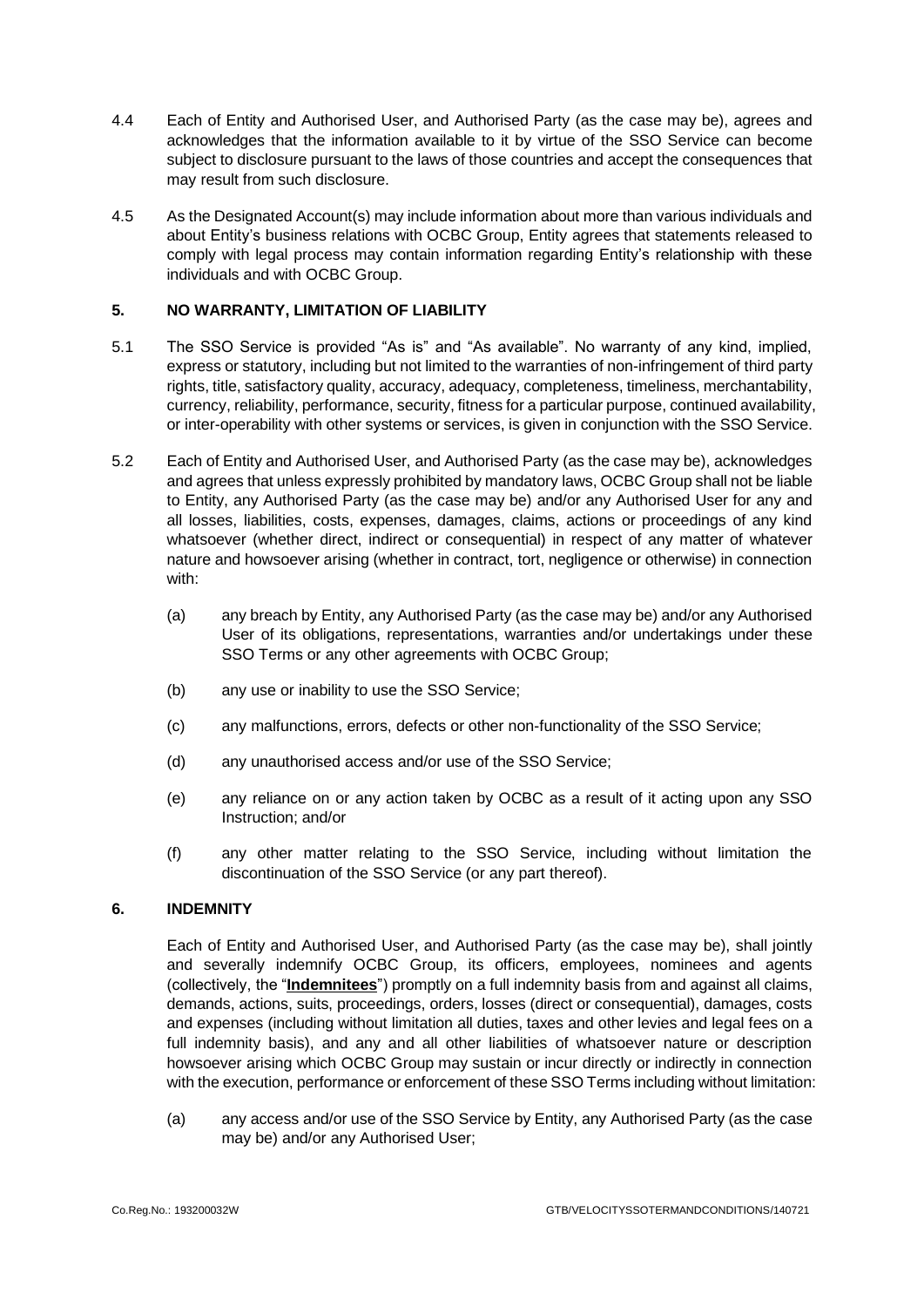- (b) use (whether authorised or not) of any Access Credentials by any person, including without limitation any Authorised User;
- (c) any SSO Instruction; and/or
- (d) any breach by Entity, any Authorised Party (as the case may be) and/or any Authorised User of its obligations, representations, warranties and/or undertakings under these SSO Terms or any other agreements with OCBC Group, including any obligation by Entity to procure the agreement and compliance of any Authorised Party to these SSO Terms (as the case may be), and any Authorised Party (as the case may be) and/or any Authorised User disclaiming liability or otherwise claiming that it is not bound by these SSO Terms.

## **7. AMENDMENT**

- 7.1 OCBC Group may at any time at its absolute discretion and upon written notice to Entity, amend, modify, delete and/or substitute any one or more of these SSO Terms. Such change(s) shall take effect from the date stated in the notice, which in most instances, shall be no less than thirty (30) days from the date of the notice.
- 7.2 OCBC Group may notify Entity and/or any relevant Authorised Party (as the case may be), of any changes to these SSO Terms by:
	- (a) displaying such changes at OCBC Group's branches or automated teller machines;
	- (b) posting such changes on OCBC Group's website;
	- (c) electronic mail or letter;
	- (d) publishing such changes in any newspapers; and/or
	- (e) such other means of communication as OCBC Group may determine in its sole and absolute discretion.
- 7.3 Where Entity or any Authorised User, or any Authorised Party (as the case may be), continues to use the SSO Service after such notification, Entity and Authorised User, and Authorised Party (as the case may be), shall each be deemed to have agreed with and accepted the amendments. If Entity or any Authorised User, or any Authorised Party (as the case may be), does not accept any such amendments, it shall forthwith discontinue using the SSO Service and instruct OCBC to discontinue the provision of the SSO Service to Entity, the relevant Authorised Users and Authorised Parties (as the case may be).
- 7.4 In the event that OCBC Group decides in its sole and absolute discretion to discontinue the provision of the SSO Service (or any part thereof) whether generally or to Entity, OCBC Group shall give written notice of such discontinuation to Entity and/or Authorised User, and/or Authorised Party (as the case may be). Such discontinuation shall take effect from the date stated in the notice, which in most instances, shall be no less than 30 days from the date of the notice

#### **8. MISCELLANEOUS**

- 8.1 **Interpretation**. In these SSO Terms and except to the extent that the context requires otherwise:
	- (a) any representations, warranties, obligations and/or undertakings given by Entity, any Authorised Party (as the case may be) and/or any Authorised User under these SSO Terms shall be taken to be given by Entity to each member of OCBC Group;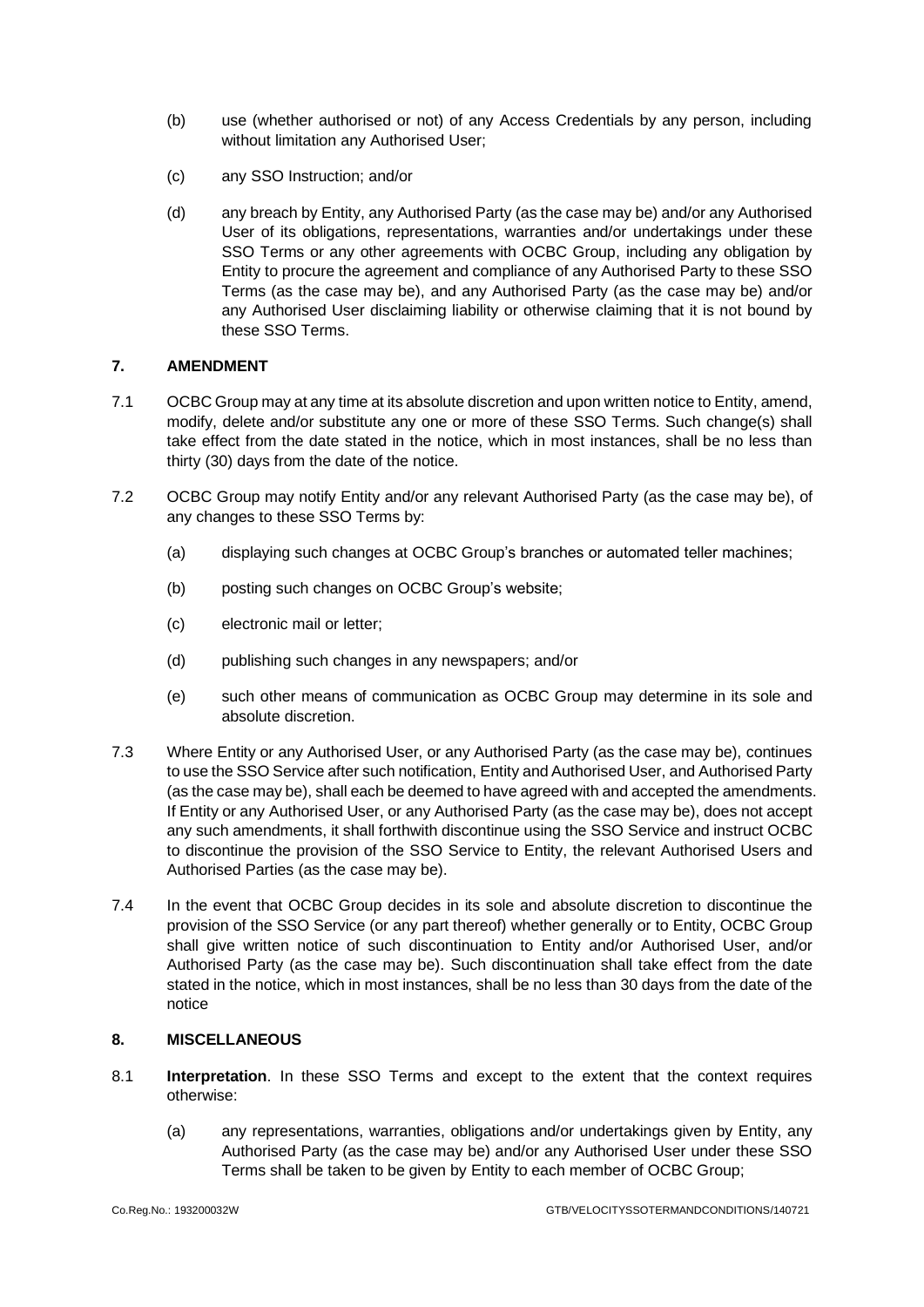- (b) words importing the singular only shall also include the plural and vice versa; and
- (c) whenever the words "include", "includes" or "including" are used, they will be deemed to be followed by the words "without limitation".
- 8.2 **Schedules.** Where applicable, these SSO Terms shall be read, interpreted and applied in accordance with the terms contained the relevant Schedules. The Schedules form part of these SSO Terms and shall have the same force and effect as if expressly set out in the main body of these SSO Terms. In the event of any inconsistency between the main body of these SSO Terms and the Schedules, the relevant terms of the Schedules (to the extent of such inconsistency) shall prevail.
- 8.3 **Waiver**. No failure or delay by OCBC Group in exercising or enforcing any right or option under these SSO Terms shall operate as a waiver thereof or limit, prejudice or impair OCBC Group's right to take any action or to exercise any right as against Entity and/or any Authorised User, and/or any Authorised Party (as the case may be), or render OCBC Group responsible for any loss or damage arising therefrom.
- 8.4 **Governing Law**. Any dispute, controversy or claim arising from or in connection with these SSO Terms shall be governed by and construed in accordance with the laws and regulations of the jurisdiction in which the relevant Designated Account is opened (as determined by OCBC Group in its sole and absolute discretion) ("**Relevant Jurisdiction**"). Each of Entity and Authorised User, and Authorised Party (as the case may be), agrees to submit to the exclusive jurisdiction of the courts of the Relevant Jurisdiction in relation to any dispute, controversy or claim arising out of or in connection with any matters that are governed by the laws of the Relevant Jurisdiction.
- 8.5 **Severability**. If any one or more of the provisions in these SSO Terms are deemed invalid, unlawful or unenforceable in any respect under any applicable law, the validity, legality and enforceability of the remaining provisions of these SSO Terms shall not in any way be affected or impaired.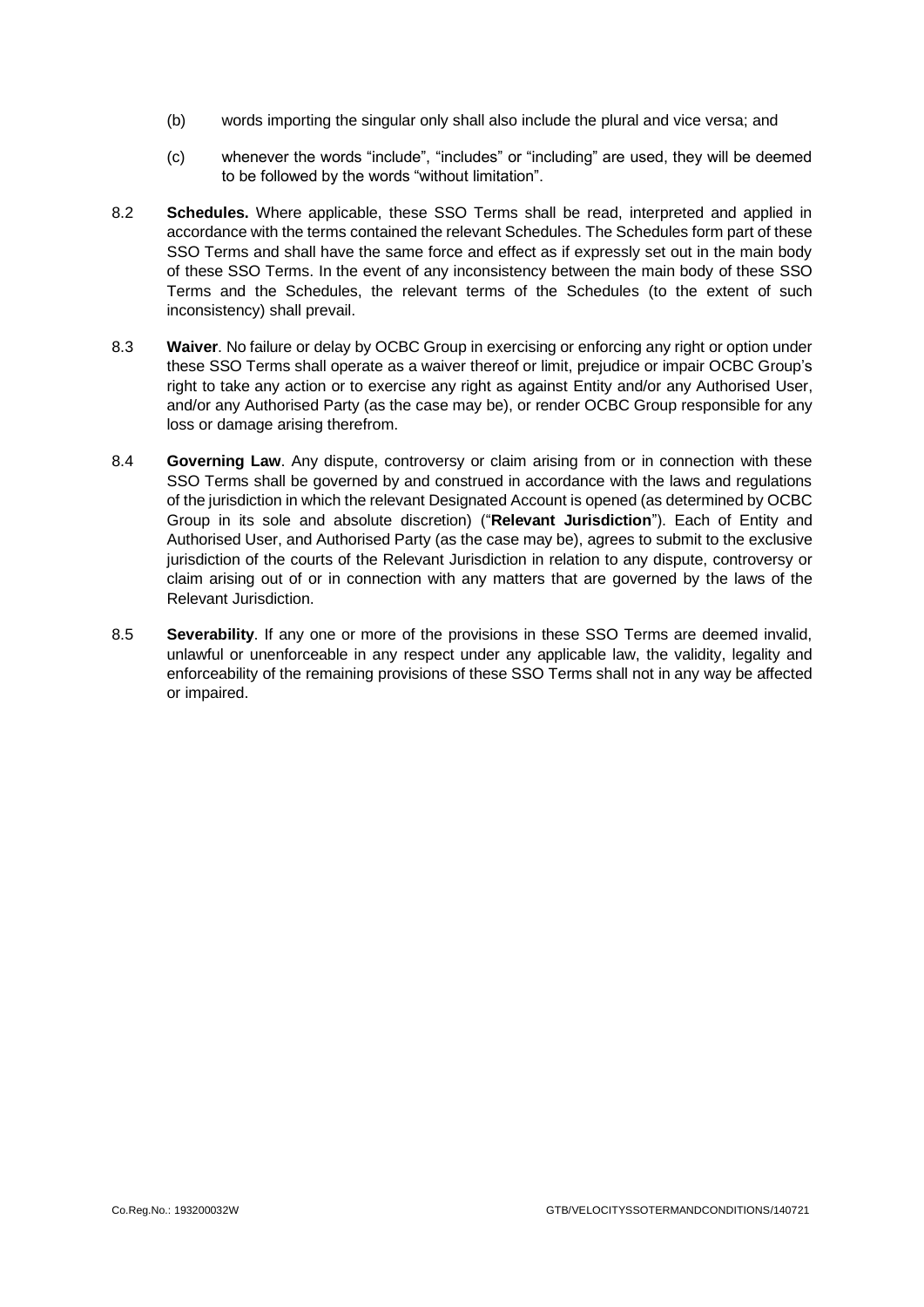# **SCHEDULE 1 - SINGAPORE-SPECIFIC TERMS**

In this Schedule: (a) where the provision number is stated without a description of any document, then it refers to the provision so numbered in the document where the reference appears; (b) capitalised expressions used without definition in this Schedule shall have meanings respectively ascribed to them in the main body of these SSO Terms; and (c) unless expressly stated otherwise, the obligations of each of Entity and Authorised User, and Authorised Party (as the case may be), set out in this Schedule shall be cumulative, in addition to, and without prejudice to such party's other obligations under the main body of these SSO Terms.

Each of Entity and any Authorised User, and Authorised Party (as the case may be), agrees as follows in respect of the SSO Service:

## **1. Designated Account(s) opened in Singapore**

- 1.1 In relation to Designated Account(s) opened in Singapore, where the Authorised User Access Credentials, and/or Authorised Party Access Credentials (as the case may be), are used to access or operate such Designated Account(s) and/or receive information relating thereto, the Business Account Terms and Conditions<sup>1</sup> (including the Singapore Local Addendum and the Singapore Product Addendum referred therein) (collectively, the "**SG BA Terms**") shall govern such use, and it is further agreed that when such account is accessed via the SSO Service, where applicable and unless the context otherwise requires, with respect to the said Designated Account(s), all references in the SG BA Terms to "Access Credential", "Biometric Access Credential", "Physical Credential", "Registered Devices", "Software", verification codes, encryption, passwords, SMS OTPs, digital signatures or certificates shall be deemed to refer to the corresponding and/or analogous Authorised User Access Credentials, and/or Authorised Party Access Credentials (as the case may be). For the avoidance of doubt, where any Access Credentials are used to access, operate and/or receive information relating to an account otherwise than through the SSO Service, such use shall continue to be governed by the terms under which such Access Credentials were issued or prescribed by or on behalf of OCBC Group.
- 1.2 Without prejudice to the generality of the foregoing, each of Entity and Authorised User, and Authorised Party (as the case may be), agrees as follows in relation to each Designated Account opened in Singapore:
	- (a) any access credential issued, prescribed and/or enrolled by or on behalf of OCBC Group in Malaysia, Hong Kong, China or Indonesia in relation to any account operated in each of these jurisdictions respectively, including any "Access Credential" as defined respectively pursuant to the agreements governing such accounts, shall be deemed to be an "Access Credential" under the SG BA Terms in relation to such Designated Account;
	- (b) any physical credential issued, prescribed and/or enrolled by or on behalf of OCBC Group in Malaysia, Hong Kong, China or Indonesia in relation to any account operated in each of these jurisdictions respectively, including any "Physical Credential" as defined respectively pursuant to the agreements governing such accounts, shall be deemed to be a "Physical Credential" under the SG BA Terms in relation to such Designated Account;

<sup>1</sup> Available at<https://www.ocbc.com/business-banking/help-and-support#section-forms> or on request.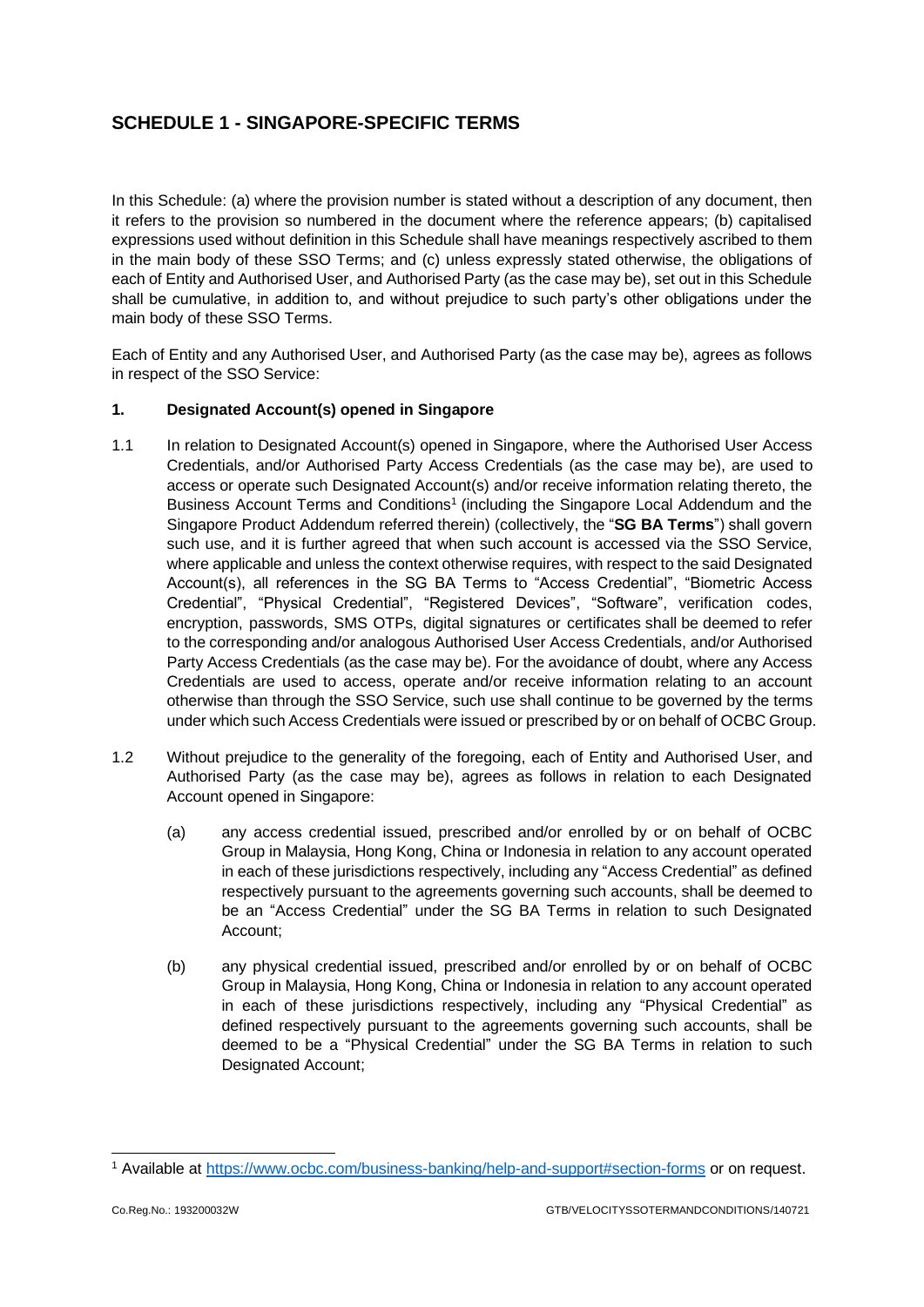- (c) any software made available by or on behalf of OCBC Group in Malaysia, Hong Kong, China or Indonesia in relation to any account operated in each of these jurisdictions respectively, including any "Software" as defined respectively pursuant to the agreements governing such accounts, shall be deemed to be a "Software" under the SG BA Terms in relation to such Designated Account;
- (d) any: (i) "Fingerprint Recognition Features" and/or "Face Recognition Features"; or (ii) "Registered Mobile Device" issued, prescribed and/or enrolled by or on behalf of OCBC Group in Malaysia in relation to any account operated in Malaysia as defined pursuant to the MY BA Terms<sup>2</sup> (as hereinafter defined), shall be deemed to be a: (1) "Biometric Access Credential"; or (2) "Registered Devices" respectively under the SG BA Terms in relation to such Designated Account; and
- (e) any "Biometric Access Credential" or "Registered Devices" issued, prescribed and/or enrolled by or on behalf of OCBC Group in Hong Kong in relation to any account operated in Hong Kong as defined pursuant to the HK BA Terms<sup>3</sup>, shall be deemed to be a "Biometric Access Credential" or "Registered Devices" respectively under the SG BA Terms in relation to such Designated Account.

<sup>2</sup> Available at

[https://www.ocbc.com.my/assets/pdf/forms/my%20forms/eBanking/ROAD%20TnC%20%28Eng%29.](https://www.ocbc.com.my/assets/pdf/forms/my%20forms/eBanking/ROAD%20TnC%20%28Eng%29.pdf) [pdf.](https://www.ocbc.com.my/assets/pdf/forms/my%20forms/eBanking/ROAD%20TnC%20%28Eng%29.pdf)

<sup>3</sup> Available at [https://www.ocbcwhhk.com/webpages/en-us/doc/download\\_form/pdf/FF55.pdf](https://www.ocbcwhhk.com/webpages/en-us/doc/download_form/pdf/FF55.pdf) ("**HK BA Terms**").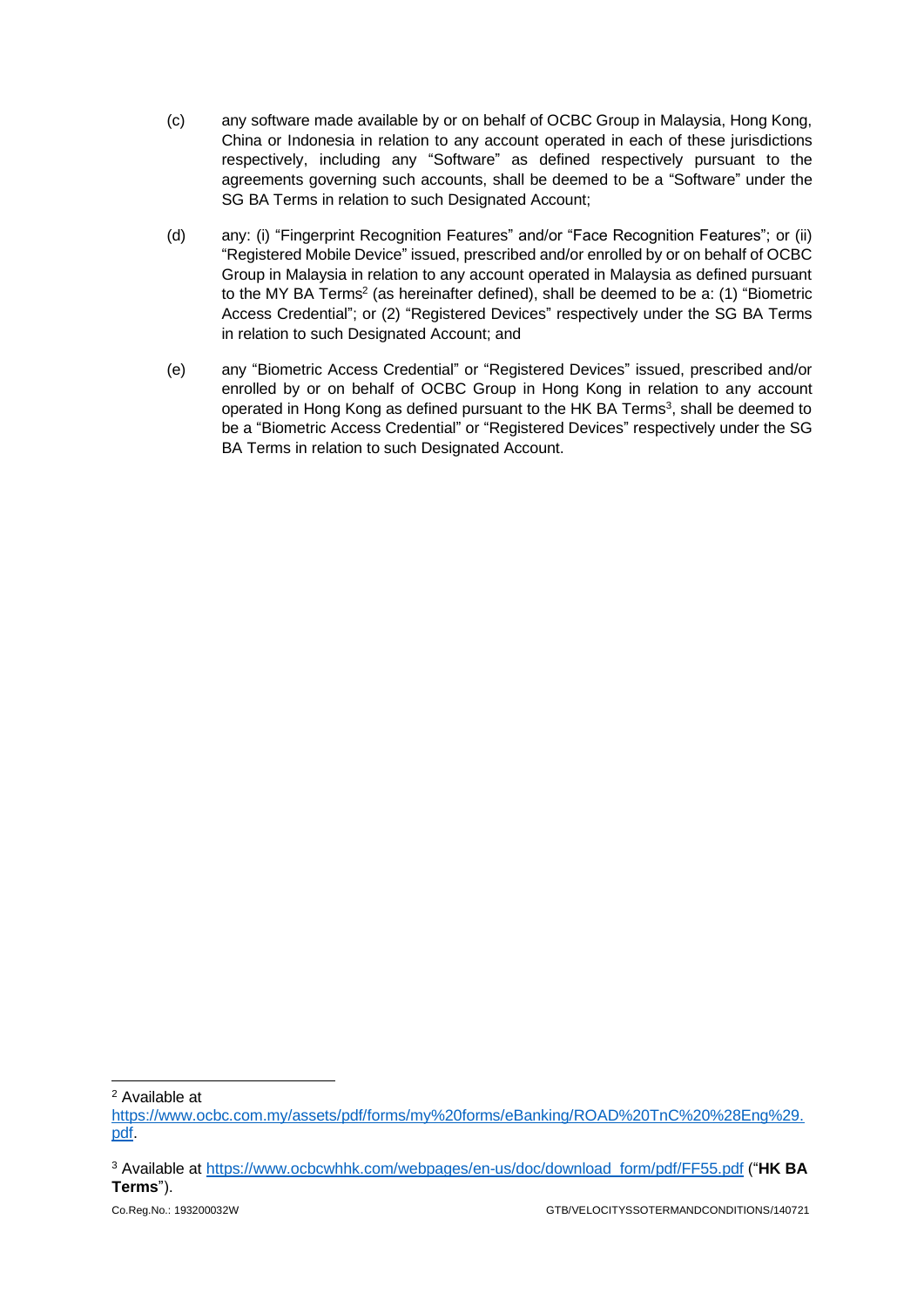# **SCHEDULE 2 - MALAYSIA-SPECIFIC TERMS**

In this Schedule: (a) where the provision number is stated without a description of any document, then it refers to the provision so numbered in the document where the reference appears; (b) capitalised expressions used without definition in this Schedule shall have meanings respectively ascribed to them in the main body of these SSO Terms; and (c) unless expressly stated otherwise, the obligations of each of Entity and Authorised User, and Authorised Party (as the case may be), set out in this Schedule shall be cumulative, in addition to, and without prejudice to such party's other obligations under the main body of these SSO Terms.

Each of Entity and any Authorised User, and Authorised Party (as the case may be), agrees as follows in respect of the SSO Service:

#### **1. Substitution of Clauses 2,3, 2.8, and 4 of the main body of these SSO Terms**

- 1.1 When any Designated Account is opened with OCBC in Malaysia, the following clauses shall supersede and replace the corresponding clauses in the main body of these SSO Terms:
	- "2.3 Entity shall ensure that any and all information submitted to OCBC in connection with the SSO Service (including any SSO Application Form) is complete, up-to-date, accurate and true. Entity acknowledges and agrees that as a continuing condition of Entity's access and/or use of the SSO Service, in the event that any such information is or becomes inaccurate, misleading or incomplete, and/or there is any change in authorisations relating to any Authorised User, and/or Authorised Party (as the case may be), Entity shall provide OCBC prior written notice thereof in OCBC's prevailing prescribed form therefor, and OCBC may require evidence acceptable to OCBC of such change, including via a resolution of Entity's board of directors where required by OCBC, where applicable. Where required by OCBC, Entity shall complete and submit a fresh SSO Application Form to OCBC. Entity acknowledges and agrees that no such change shall take effect until OCBC has accepted and approved such notice, and effected the change in its records.
	- 2.8 Without prejudice to the generality of the foregoing, Entity further agrees and acknowledges that:
		- (a) Entity shall be bound by all SSO Instructions and transactions effected by any Authorised User, and/or any Authorised Party (as the case may be), in connection with each Designated Account in the same manner as if effected by Entity;
		- (b) where an Authorised Party has been designated by Entity:
			- (i) Entity shall be solely responsible for informing itself of any changes by any Authorised Party in respect of access rights to such Authorised Party's account(s) with the OCBC Group granted to its Authorised Users; and
			- (ii) If there is any change in respect of any Authorised Party's relationship with Entity, including without limitation if such Authorised Party ceases to be related to or an associate of Entity, or there is any change in shareholdings or control and/or management of Entity and/or such Authorised Party, Entity shall provide OCBC with prior written notice thereof in OCBC's prevailing prescribed form therefor and OCBC may require evidence acceptable to OCBC of such change, including via a resolution of Entity's board of directors, where applicable. Entity acknowledges and agrees that no such change shall take effect until OCBC has accepted and approved such notice, and effected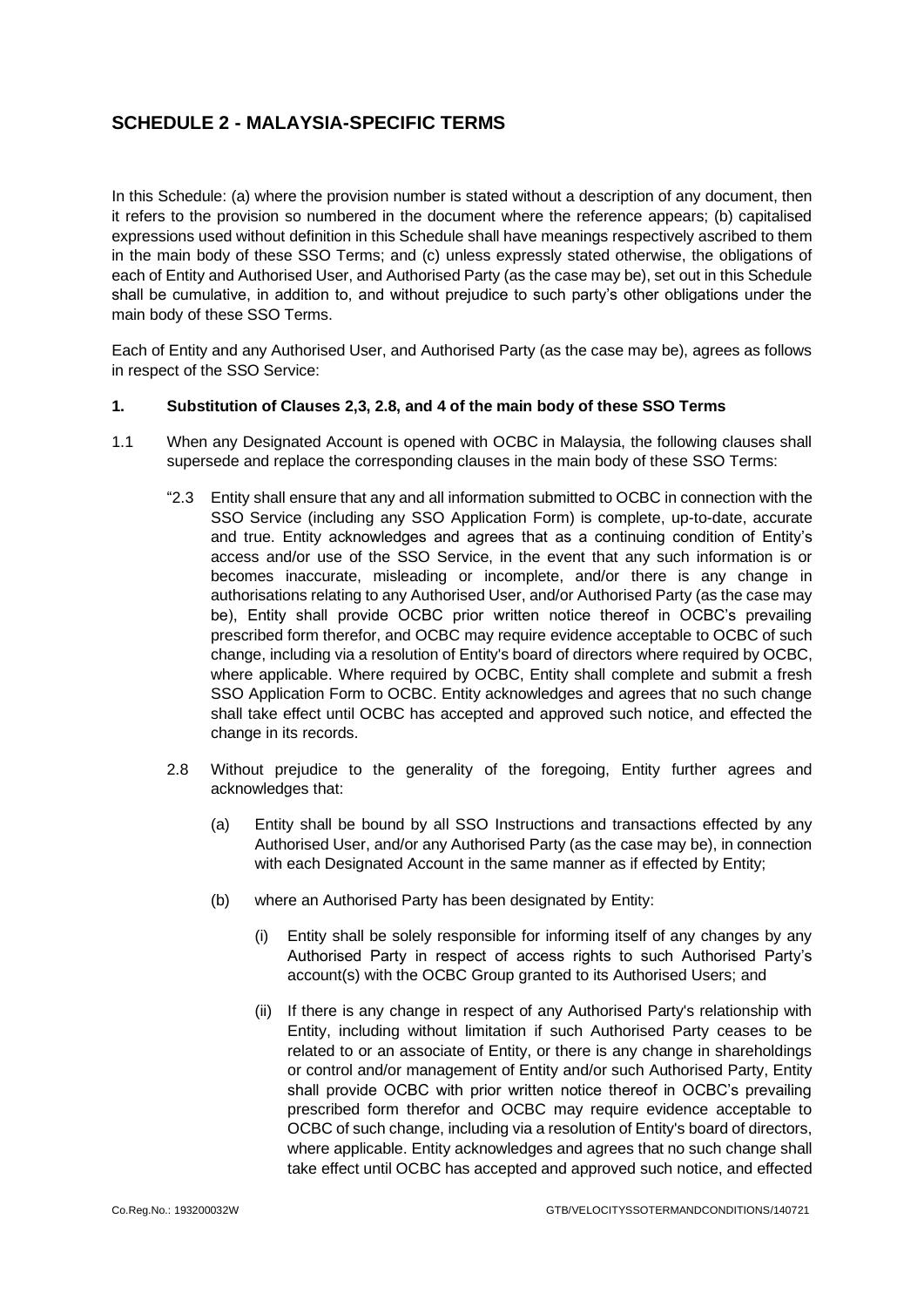the change in its records. Without prejudice to the generality of Clause [2.9,](#page-4-0) Entity further acknowledges and agrees that in connection with any such change (whether notified to OCBC or not), OCBC may suspend, terminate, restrict or block access to and/or use of the SSO Service by Entity, any Authorised User and/or any Authorised Party;

#### **4. DATA TRANSFER, SECRECY**

4.1 Entity acknowledges and accepts that in order to provide the SSO Service to Entity, various members of OCBC Group may need to access information about Entity, the Designated Account(s), or send such information to, various members of OCBC Group, any Authorised Party (as the case may be), any Authorised User, or service providers, including those that are located outside the jurisdiction where the Designated Account(s) is maintained. Without limiting the foregoing in this Clause 4.1, Entity expressly consents to the disclosure of the information to the parties and for the purposes set out in the table below:

|     | Parties to whom information<br>can be disclosed                                                                                                                                                                                                                                                                                                                                                                                                                                                                                                                                                                 | <b>Purposes/Circumstances for</b><br>disclosure of information                                                                         |
|-----|-----------------------------------------------------------------------------------------------------------------------------------------------------------------------------------------------------------------------------------------------------------------------------------------------------------------------------------------------------------------------------------------------------------------------------------------------------------------------------------------------------------------------------------------------------------------------------------------------------------------|----------------------------------------------------------------------------------------------------------------------------------------|
| (a) | OCBC Group's data processors and service For the performance of services for<br>providers, both within and outside Malaysia;                                                                                                                                                                                                                                                                                                                                                                                                                                                                                    | <b>OCBC Group</b>                                                                                                                      |
| (b) | OCBC Group's related corporations and For<br>associated companies, both in or outside improvement and market research.<br>Malaysia, their assignees and successors-<br>in-title;                                                                                                                                                                                                                                                                                                                                                                                                                                | cross-selling,<br>service                                                                                                              |
| (c) | authorities/law enforcement For<br>Regulatory<br>bodies both within and outside Malaysia;                                                                                                                                                                                                                                                                                                                                                                                                                                                                                                                       | compliance<br>with<br>law<br>and<br>regulations.                                                                                       |
| (d) | Third parties who intend to settle Entity's For<br>indebtedness;                                                                                                                                                                                                                                                                                                                                                                                                                                                                                                                                                | of<br>Entity's<br>settlement<br>indebtedness.                                                                                          |
| (e) | <b>Third</b><br>both within<br>and<br>outside For<br>parties<br>Malaysia, with or through whom any of the procedures, or for resolution of or<br>SSO Service, Electronic Service or other negotiation<br>services are processed or carried out, disputes or for handling queries<br>including<br>Electronic Clearing Corporation Sdn Bhd SSO Service, Electronic Service or<br>(MyClear), Payments Network Malaysia Sdn other services.<br>(PayNet), Society<br>for Worldwide<br>Bhd<br>Financial<br>Telecommunication<br>Interbank<br>(SWIFT), Visa International, MasterCard<br>International, any merchants; | compliance<br>of<br>applicable<br>claims<br>over<br>any<br>or l<br>but not limited to Malaysian arising from or in connection with any |
| (f) | Lawyers, specialists in fraud, information For<br>other professionals / consultation<br>technology<br>and<br>consultants<br>$\sqrt{ }$<br>specialists<br>who<br>professional or specialist services to OCBC<br>Group in relation to any matter of law or any<br>matters requiring professional<br>other<br>or<br>specialist knowledge or advice;                                                                                                                                                                                                                                                                | professional<br>advice<br>and<br>from<br>professionals<br>render engaged by OCBC Group.                                                |
| (g) | Entity's authorised agents or representative; For management of Entity's affairs.<br>and                                                                                                                                                                                                                                                                                                                                                                                                                                                                                                                        |                                                                                                                                        |
| (h) | The<br>assignees<br>or<br>assignees or acquirers and successors-in- of the whole or any part of OCBC<br>title of any entity within OCBC Group.                                                                                                                                                                                                                                                                                                                                                                                                                                                                  | acquirers, potential For reorganisation including disposal<br>Group's business.                                                        |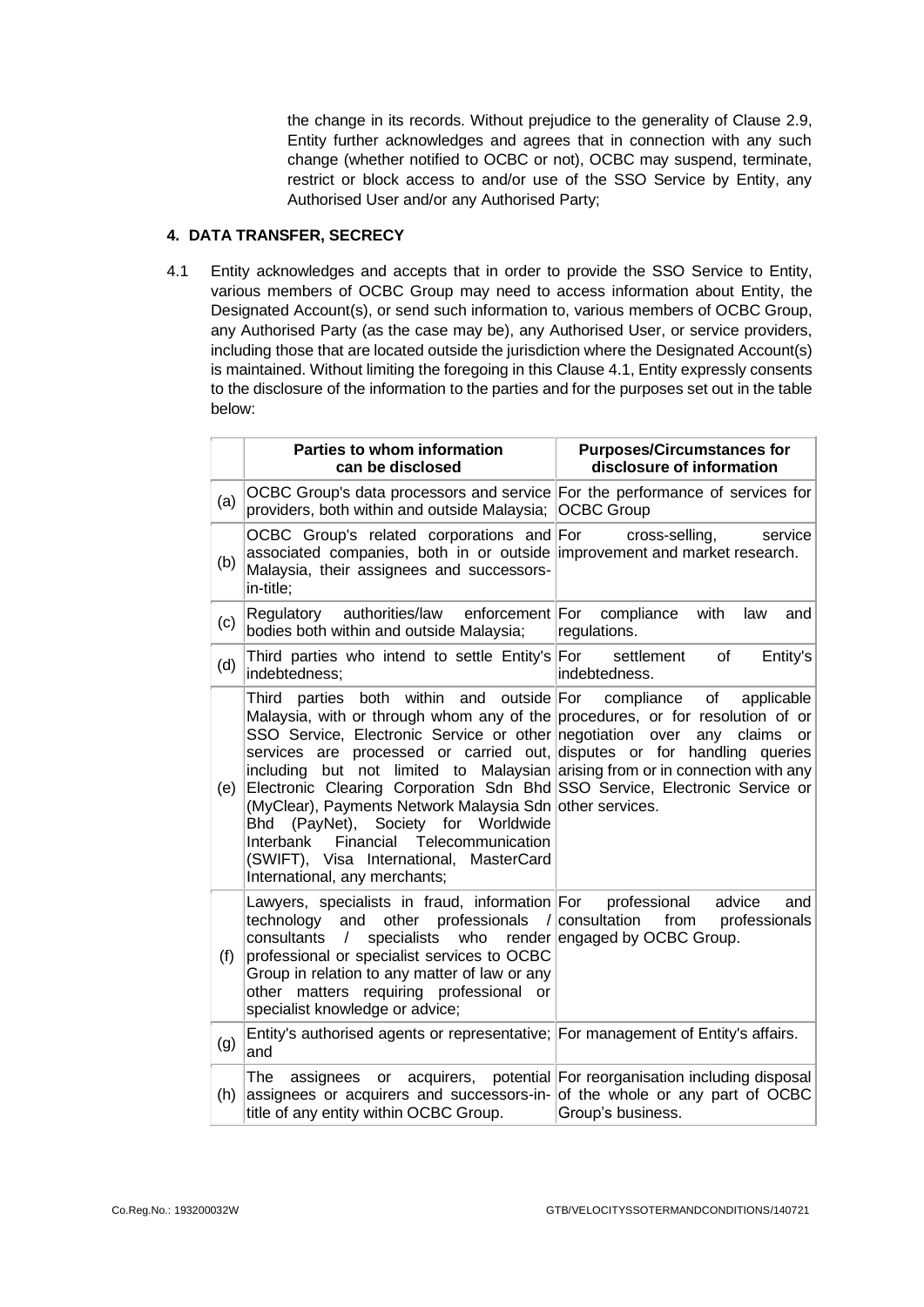- 4.2 Without derogating from Clause 4.1 and in connection with the provision of the SSO Service to Entity, Entity further consents to and instructs and authorizes OCBC to :
	- (a) allow, enable and facilitate OCBC Group and any Authorised User, and any Authorised Party (as the case may be), to access information about it and the Designated Account(s), from inside and outside the country where the Designated Account(s) is maintained or serviced; and
	- (b) allow, enable and facilitate the members of OCBC Group to disclose to each other and to such third parties as they deem necessary, such information regarding Entity and the Designated Account(s) as may be required from time to time to provide the SSO Services to Entity.
- 4.3 Each of Entity and Authorised User, and Authorised Party (as the case may be), agrees and acknowledges that the information available to it by virtue of the SSO Service can become subject to the laws in force in each country:
	- (a) where it is held, received or stored by OCBC Group, Entity, any Authorised Party (as the case may be) or any Authorised User;
	- (b) from where it is accessed by OCBC Group, Entity, any Authorised Party (as the case may be) or any Authorised User; or
	- (c) through which it passes.
- 4.4 Each of Entity and Authorised User, and Authorised Party (as the case may be), agrees and acknowledges that the information available to it by virtue of the SSO Service can become subject to disclosure pursuant to the laws of those countries and accept the consequences that may result from such disclosure.
- 4.5 As the Designated Account(s) may include information about more than various individuals and about Entity's business relations with OCBC Group, Entity agrees that statements released to comply with legal process may contain information regarding Entity's relationship with these individuals and with OCBC Group.
- 4.6 Entity represents and warrants to OCBC in Malaysia that it has:
	- (a) obtained consent from each of the Authorised User(s) and the shareholders, directors and officers of Entity and Authorised Party (as the case may be) (collectively, "**data subjects**") to disclose their personal data to OCBC in Malaysia in connection with the SSO Service and related services;
	- (b) informed the data subjects that OCBC in Malaysia may conduct credit checks, collect and verify information given by the data subjects with the relevant registries, credit bureaus and credit reporting agencies and have obtained the data subjects' consent for the credit reporting agencies to disclose their credit report/information to OCBC in Malaysia for the purpose of the SSO Service and related services and for OCBC's risk management and review;
	- (c) informed the data subjects that OCBC in Malaysia may disclose their personal data to classes of third parties described in OCBC's privacy policy; and
	- (d) informed the data subjects to read the privacy policy of OCBC in Malaysia posted on the website at [www.ocbc.com.my.](http://www.ocbc.com.my/)"